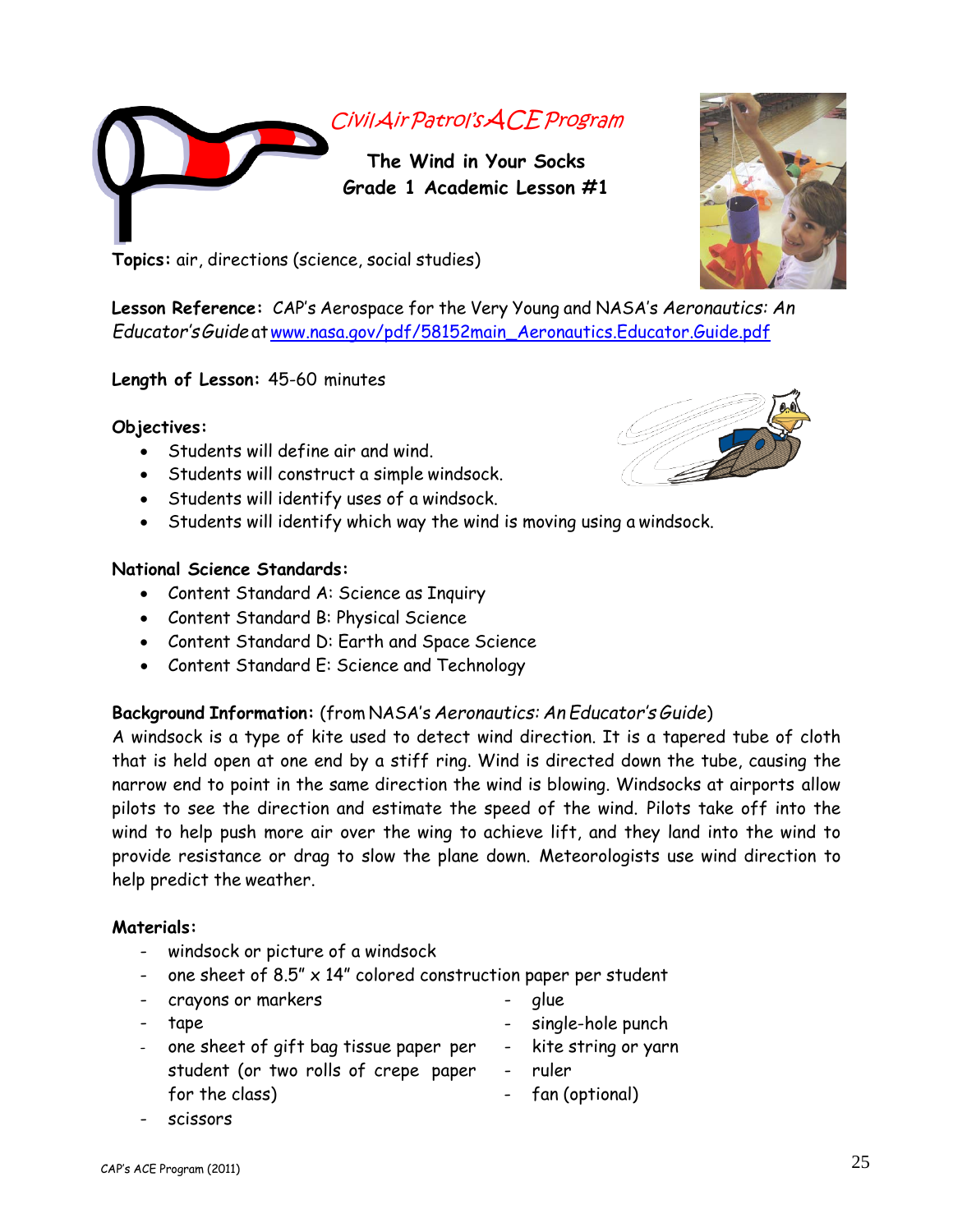**NOTE:** It will be helpful to have a windsock pre-made to show the students as an example. Although not necessary, it will be helpful to either have pre-cut strips or one pre-cut strip for each child so the child can duplicate making the strips for thewindsock.

# **Lesson Presentation:**

- 1. Show students a windsock or a picture of a windsock. Ask students if they know what it is and for what purpose it is used. Listen to responses.
- 2. Explain to students that the device you are showing them is a windsock. Tell them that it is a sock that acts like it is catching the wind so that you can see which way the wind is blowing and how quickly the wind is blowing.
- 3. Ask students if they know what wind is. Explain that wind is moving air that we cannot see, and that air is what we breathe. Have students take a deep breath. Tell them that they just breathed in air. Ask them if they saw the air they breathed in. Tell students that although we cannot see clean air, we can feel air when it moves. Have students hold their hand in from of them and blow on their hand. They felt air moving across their hand. Ask students to name other things they might see or feel to let them know that air is moving. (trees blowing, leaves drifting to the ground, hair blowing, flag waving, etc.)
- 4. Tell students that when the wind blows, a windsock can easily show them which way the air is moving and how quickly. Ask students what a windsock might look like if the wind is blowing really hard. Ask students what the windsock might look like if the wind is blowing very softly.
- 5. Ask students why it might be good to know which way the wind is moving and how quickly it is moving. After listening to the responses, explain the following: Windsocks help pilots, the people who fly airplanes, know which way they can best take off and land because they take off and land into the wind. Also, the meteorologist likes to know which way the air is moving and how fast because it helps him/her to know what the weather is going to be like.
- 6. Tell students that they are going to make a windsock so they can see which way the wind is blowing and how strong the wind is. (Show a finished example.)
- 7. Distribute the materials, and make the windsock.

## **Directions to make the windsock:**

1. Fold the construction paper in half lengthwise like making a hot dog bun.



2. Have the students write their names on one side of the folded paper, and decorate the other side of the folded paper. The fold in the paper will be at the top of the windsock.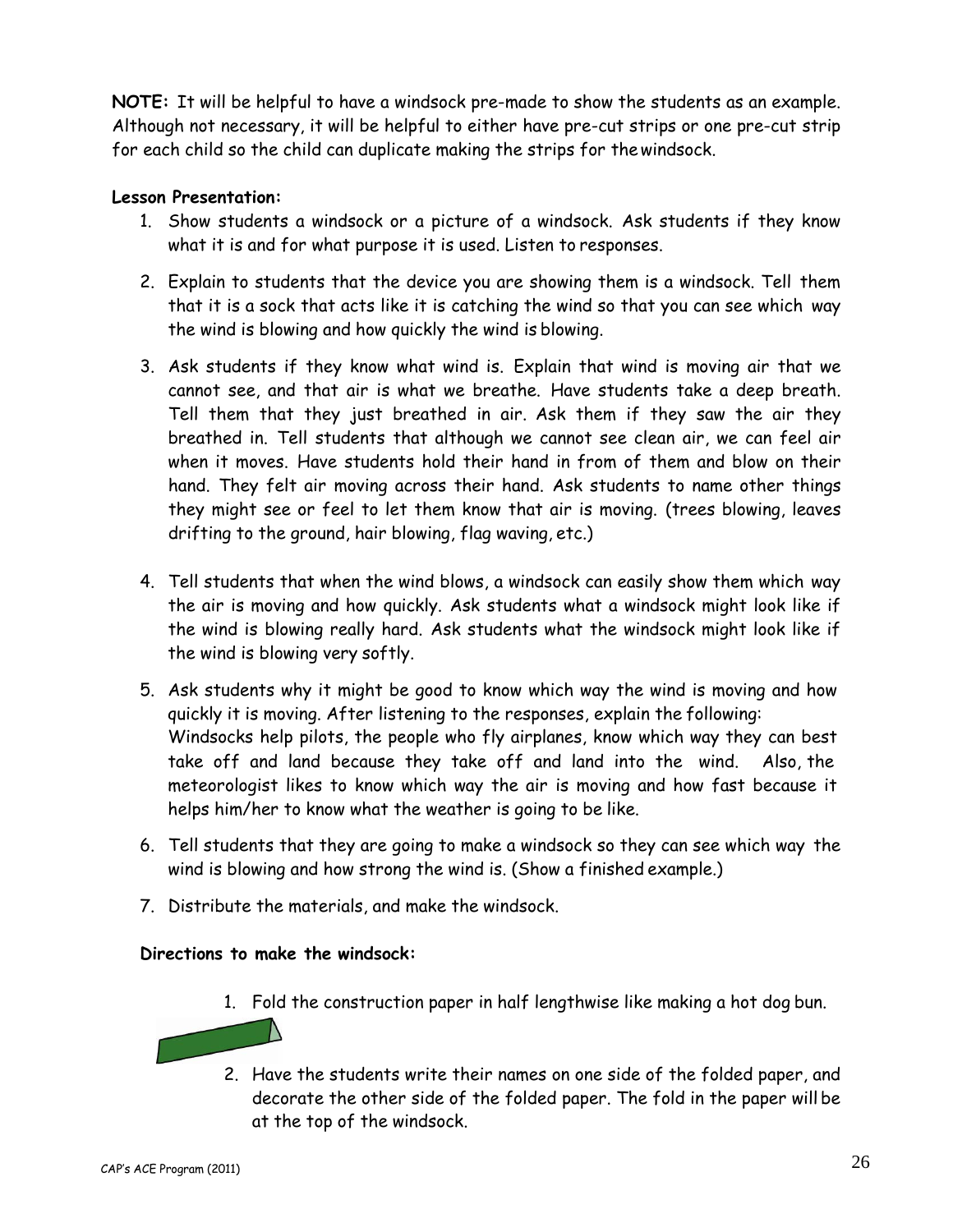### **(windsock directions continued)**



- 3. Bend the folded paper to make a ring, overlapping the ends by .5" to 1". Make sure the artwork is on the outside of the ring. Tape the ring together.
- 4. Cut out 10 strips of tissue paper measuring 1.5" by 15", or cut five strips of crepe paper 15" long. Note: Depending on the overlap made in step 3, one more or less strip of paper may be needed.
- 5. Paste or staple the strips of paper to the inside of the ring.
- 6. Punch three holes of equal distance around the top of the paper ring.
- 7. Cut three pieces of string 15" each. Tie one end of each piece of string to each of the holes. Tie the other ends of the string together.
- 8. Allow students to try their windsock. You may have them blow on it, place it in front of a fan, and/or take it outside.

#### **Summarization:**

Ask students to name what they made. (windsock) Ask for volunteers to explain the two things that the windsock does. (shows which way the wind is blowing, shows how hard the wind is blowing) Ask them if they remember who might use a windsock and why. (pilot take off and land into the wind; meteorologist – to tell what the weather is going todo)

Character Connection: Tell students to also let their windsocks remind them of the words that come out of their mouth. When people talk, we don't see actually see the words they say, but words do create feeling. Just like when the wind blows, we feel it. When people say nice things, we feel good. When people say mean or ugly things, it can make us feel angry or sad. Just because we don't see something doesn't mean we cannot feel it. Encourage students to enjoy their windsocks and use nice, wonderful words that will make people feel happy, including themselves.

### **Assessment:**

- windsock construction
- teacher observation of correct use of windsock

### **Additional activity ideas to enrich and extend the primary lesson (optional):**

- Have students draw a picture showing what happens to their windsock when the wind is blowing lightly and then strongly.
- Complete the "Which way is the wind blowing?" worksheet. (Students may use their windsock and blow or use a fan to help them.) Answers: 1.  $\longrightarrow$  2.  $\longleftarrow$  3.  $\longleftarrow$  4.  $\longrightarrow$  5.  $\longrightarrow$  6.
- Complete the "Wind in Your Socks" worksheet.

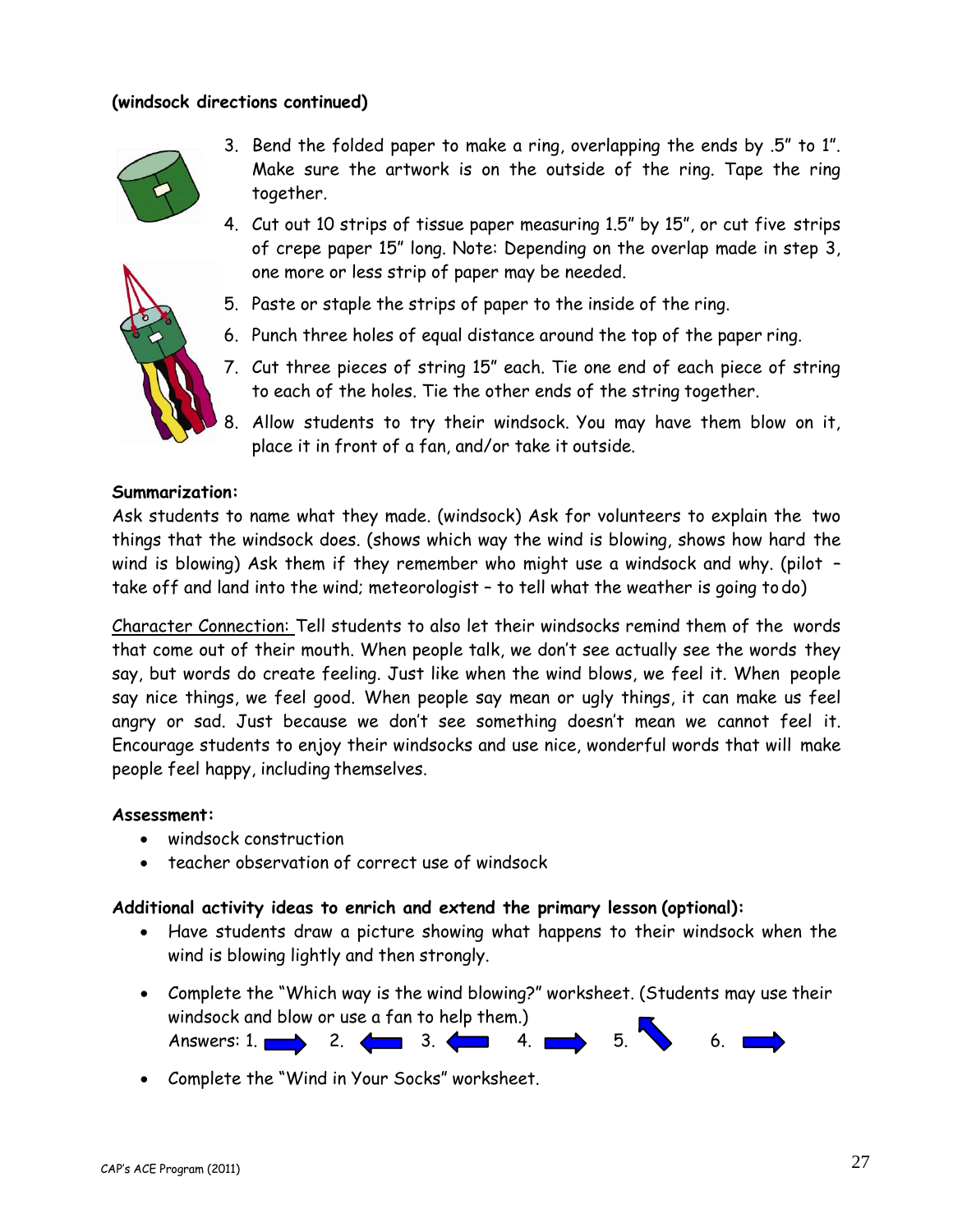